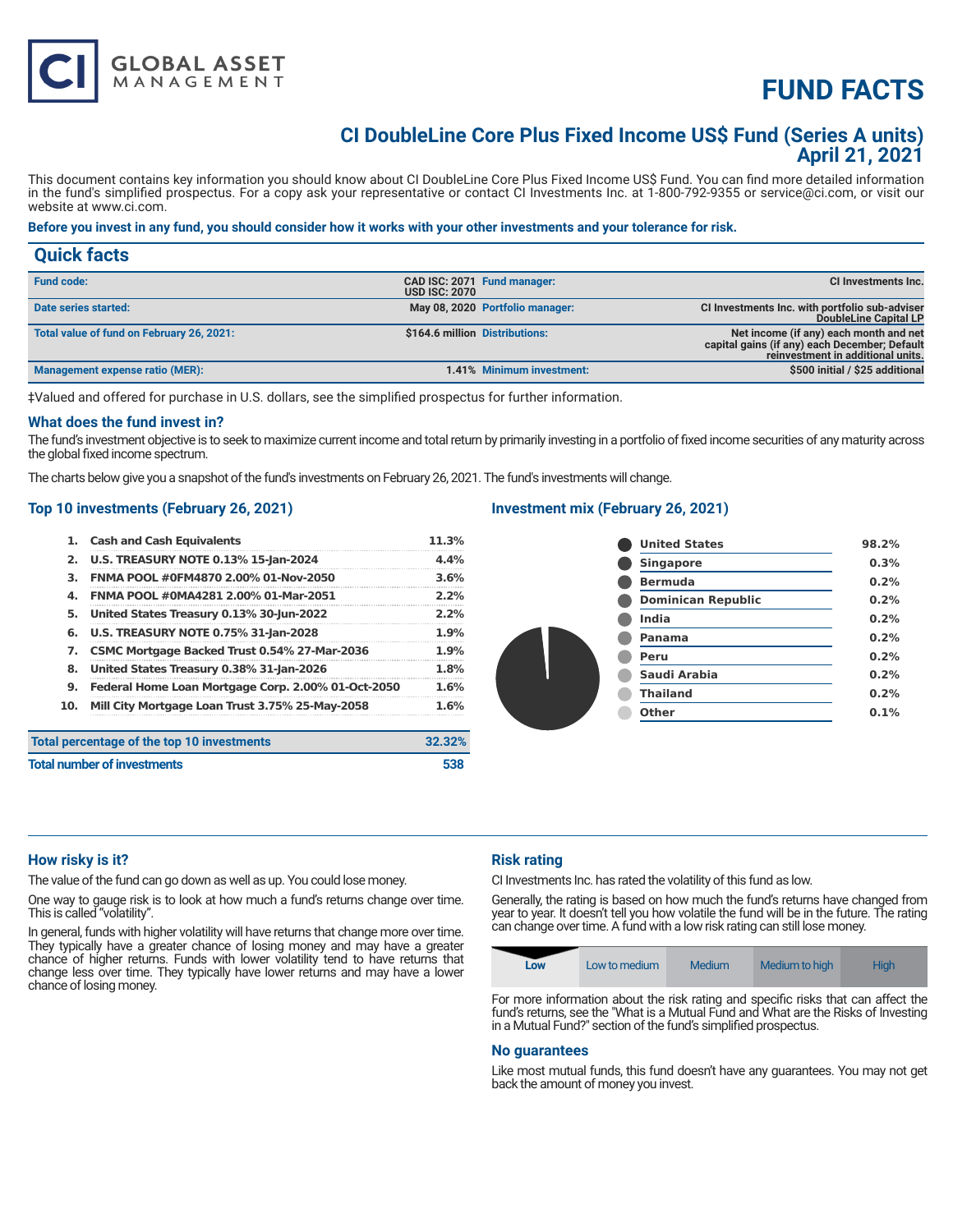# **CI DoubleLine Core Plus Fixed Income US\$ Fund (Series A units)**

# **How has the fund performed?**

This section tells you how Series A securities of the fund have performed since inception. Returns are after expenses have been deducted. These expenses reduce the fund's returns.

# **Year-by-year returns**

Because Series A has been distributing under a simplified prospectus for less than one calendar year, there is no data available for this section.

#### **Best and worst 3-month returns**

Because Series A has been distributing under a simplified prospectus for less than one calendar year, there is no data available for this section.

#### **Average return**

Because Series A has been distributing under a simplified prospectus for less than twelve consecutive months, there is no data available for this section.

### **Who is this fund for?**

#### **This fund may be suitable for you if you:**

- are seeking to diversify your fixed income holdings<br>• are seeking a combination of income and growth
- are seeking a combination of income and growth<br>• are investing for the medium and/or long term
- are investing for the medium and/or long term
- can tolerate low risk

#### **A word about tax**

In general, you'll have to pay income tax on any money you make on a fund. How much you pay depends on the tax laws of where you live and whether you hold the fund in a registered plan, such as a Registered Retirement Savings Plan or a Tax-Free Savings Account.

Keep in mind that if you hold your fund in a non-registered account, fund distributions are included in your taxable income, whether you get them in cash or have them reinvested.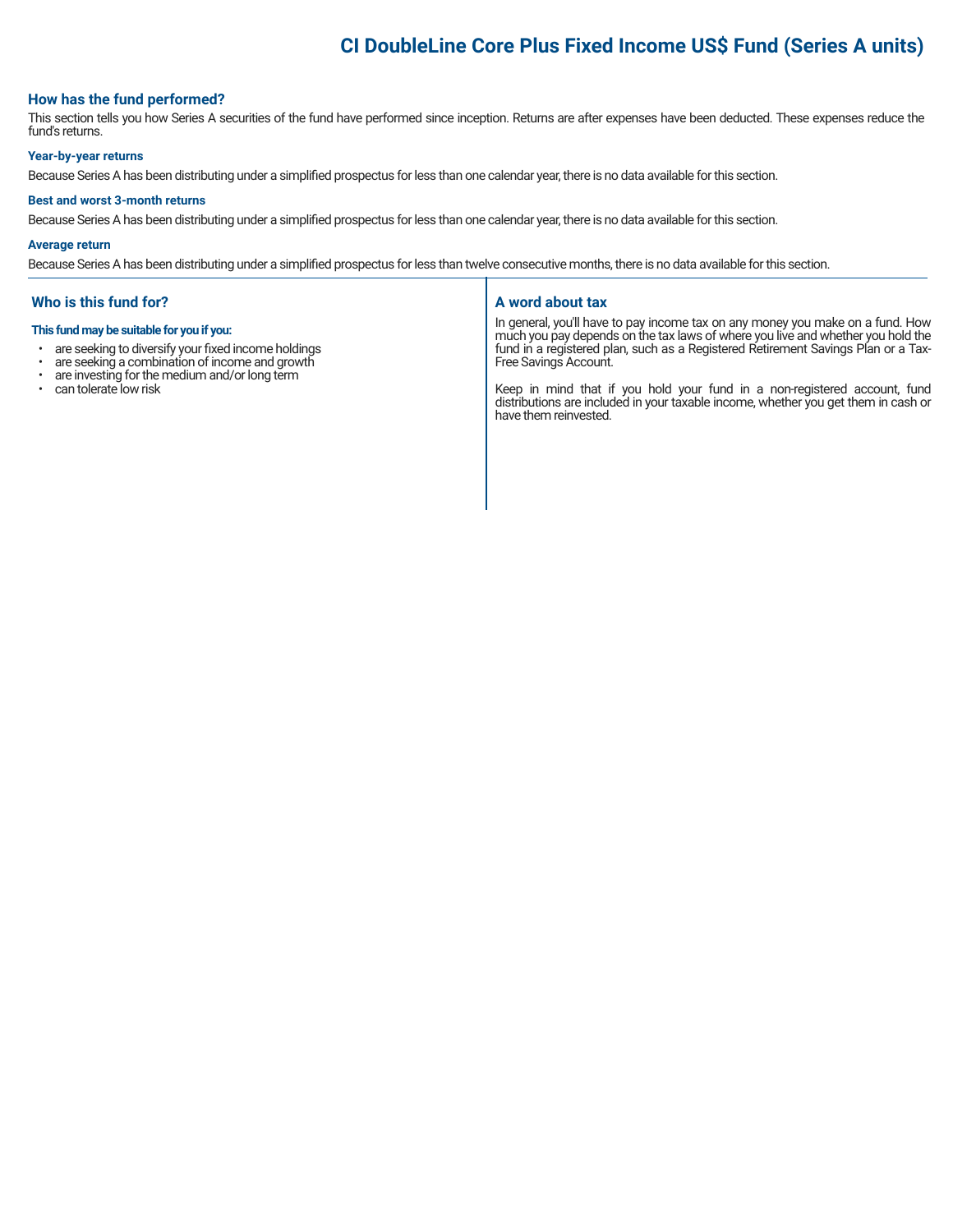# **CI DoubleLine Core Plus Fixed Income US\$ Fund (Series A units)**

# **How much does it cost?**

The following tables show the fees and expenses you could pay to buy, own and sell Series A securities of the fund. The fees and expenses — including any commissions — can vary among series of a fund and among funds. Higher commissions can influence representatives to recommend one investment over another. Ask about other funds and investments that may be suitable for you at a lower cost.

# **1. Sales charges**

You may have to choose a sales charge option when you buy Series A securities of the fund. Ask about pros and cons of each option.

| What you pay                           |                                                  | <b>How it works</b>                                                                                                                                                                                                                                                                           |  |  |
|----------------------------------------|--------------------------------------------------|-----------------------------------------------------------------------------------------------------------------------------------------------------------------------------------------------------------------------------------------------------------------------------------------------|--|--|
| in percent $(\%)$                      | in dollars<br>$($ \$)                            |                                                                                                                                                                                                                                                                                               |  |  |
| Initial sales charge                   |                                                  |                                                                                                                                                                                                                                                                                               |  |  |
| 0 to 5.0% of the amount you buy        | \$0 to \$50.00<br>on every<br>\$1,000 you<br>pay | You and your representative decide on the rate.<br>The initial sales charge is deducted from the amount you buy. It goes to your representative's firm as a commission.                                                                                                                       |  |  |
| <b>Standard deferred sales charges</b> |                                                  |                                                                                                                                                                                                                                                                                               |  |  |
| If you sell within:                    | \$0 to \$55.00<br>on every<br>\$1,000 of         | The standard deferred sales charge is a set rate and is deducted from the amount you sell based on the initial cost and<br>number of those securities.<br>When you buy the fund, we pay your representative's firm a commission of 5%. Any standard deferred sales charge you pay             |  |  |
| 5.5%<br>1 year of buying               | original cost                                    | when you sell the fund goes to us.                                                                                                                                                                                                                                                            |  |  |
| 5.0%<br>2 years of buying              | you sell                                         | You can sell up to 10% of your securities each year without paying a standard deferred sales charge subject to certain<br>restrictions ("10% free redemption right"). Your 10% free redemption right is reduced by the equivalent number of securities                                        |  |  |
| 5.0%<br>3 years of buying              |                                                  | you would have received if you had reinvested any cash distributions you received during the calendar year. If you exercised<br>your 10% redemption right and redeem your securities before the standard deferred sales charge schedule has expired, your                                     |  |  |
| 4.0%<br>4 years of buying              |                                                  | standard deferred sales charge on a full redemption would be the same as if you had not redeemed securities under your<br>10% free redemption right.<br>If you hold the fund in a non-registered account, if applicable, you can ask to receive cash distributions which are not<br>$\bullet$ |  |  |
| 4.0%<br>5 years of buying              |                                                  |                                                                                                                                                                                                                                                                                               |  |  |
| 3.0%<br>6 years of buying              |                                                  | subject to standard deferred sales charges.<br>You can switch between standard deferred sales charge funds at any time without paying this sales charge. The standard                                                                                                                         |  |  |
| 2.0%<br>7 years of buying              |                                                  | deferred sales charge schedule will be based on the date you bought securities of the first fund and the rates and duration<br>of such schedule shall continue to apply.                                                                                                                      |  |  |
| 0.0%<br>After 7 years                  |                                                  | Your securities will be converted into the initial sales charge option after the expiry of the standard deferred sales charge<br>schedule if you qualify for CI Prestige (and if available for your securities) and such securities will participate in CI Prestige.                          |  |  |
|                                        |                                                  |                                                                                                                                                                                                                                                                                               |  |  |
| Intermediate deferred sales charges    |                                                  |                                                                                                                                                                                                                                                                                               |  |  |
| If you sell within:                    | \$0 to \$55.00<br>on every<br>\$1.000 of         | The intermediate deferred sales charge is a set rate and is deducted from the amount you sell based on the initial cost and<br>number of those securities.<br>When you buy the fund, we pay your representative's firm a commission of 4%. Any intermediate deferred sales charge you         |  |  |
| 5.5%<br>1 year of buying               | original cost                                    | pay when you sell the fund goes to us.                                                                                                                                                                                                                                                        |  |  |
| 5.0%<br>2 years of buying              | you sell                                         | You can sell up to 10% of your securities each year without paying an intermediate deferred sales charge subject to certain<br>restrictions. Your 10% free redemption right is reduced by the equivalent number of securities you would have received if                                      |  |  |
| 4.5%<br>3 years of buying              |                                                  | you had reinvested any cash distributions you received during the calendar year. If you exercised your 10% redemption right<br>and redeem your securities before the intermediate deferred sales charge schedule has expired, your intermediate deferred                                      |  |  |
| 4.0%<br>4 years of buying              |                                                  | sales charge on a full redemption would be the same as if you had not redeemed securities under your 10% free redemption<br>right.                                                                                                                                                            |  |  |
| 3.5%<br>5 years of buying              |                                                  | If you hold the fund in a non-registered account, if applicable, you can ask to receive cash distributions which are not<br>$\bullet$                                                                                                                                                         |  |  |
| 3.0%<br>6 years of buying              |                                                  | subject to intermediate deferred sales charges.<br>You can switch between intermediate deferred sales charge funds at any time without paying this sales charge. The                                                                                                                          |  |  |
| 1.5%<br>7 years of buying              |                                                  | intermediate deferred sales charge schedule will be based on the date you bought securities of the first fund and the rates<br>and duration of such schedule shall continue to apply.                                                                                                         |  |  |
| 0.0%<br>After 7 years                  |                                                  | Your securities will be converted into the initial sales charge option after the expiry of the intermediate deferred sales<br>charge schedule if you qualify for CI Prestige (and if available for your securities) and such securities will participate in CI                                |  |  |
|                                        |                                                  | Prestige.                                                                                                                                                                                                                                                                                     |  |  |
| Low-load sales charges                 |                                                  |                                                                                                                                                                                                                                                                                               |  |  |
| If you sell within:                    | \$0 to \$30.00                                   | The low-load sales charge is a set rate and is deducted from the amount you sell based on the initial cost and number of                                                                                                                                                                      |  |  |
|                                        | on every<br>\$1,000 of                           | those securities.<br>When you buy the fund, we pay your representative's firm a commission of up to 2.5%. Any low-load sales charge you pay<br>$\ddot{\phantom{0}}$                                                                                                                           |  |  |
| 3.0%<br>1 year of buying               | original cost<br>you sell                        | when you sell the fund goes to us.<br>If you hold the fund in a non-registered account, if applicable, you can ask to receive cash distributions which are not                                                                                                                                |  |  |
| 2.5%<br>2 years of buying<br>2.0%      |                                                  | subject to low-load sales charges.<br>You can switch between low-load sales charge funds at any time without paying this sales charge. The low-load sales                                                                                                                                     |  |  |
| 3 years of buying<br>0.0%              |                                                  | charge schedule will be based on the date you bought securities of the first fund and the rates and duration of such<br>schedule shall continue to apply.                                                                                                                                     |  |  |
| After 3 years                          |                                                  | Your securities will be converted into the initial sales charge option after the expiry of the low-load sales charge schedule if<br>you qualify for CI Prestige (and if available for your securities) and such securities will participate in CI Prestige.                                   |  |  |
|                                        |                                                  |                                                                                                                                                                                                                                                                                               |  |  |